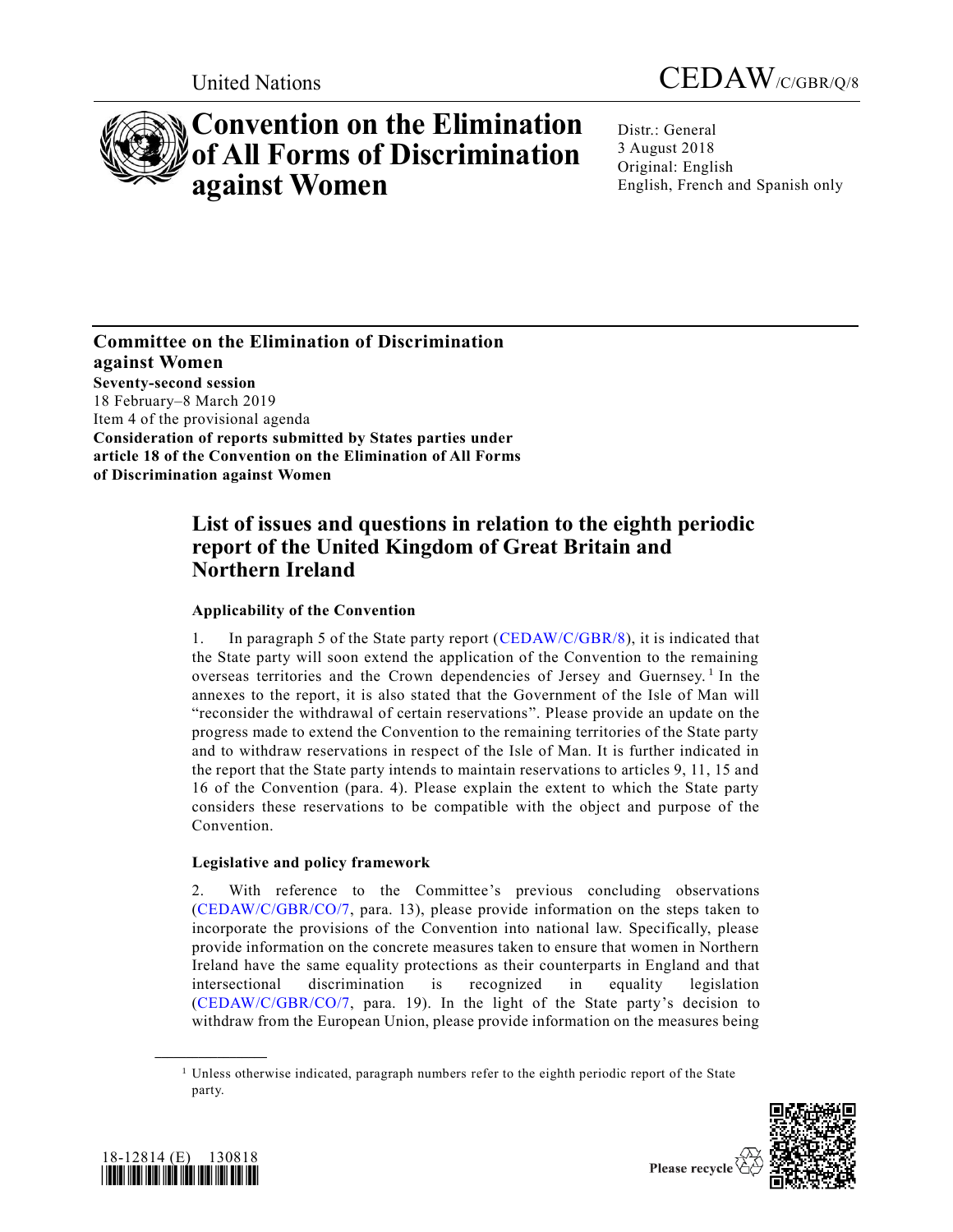taken to ensure that such withdrawal does not lead to retrogression in the protection of women's rights in the State party, including the loss of funding for specialized services for women and girls (para. 15). In the light of the withdrawal from the European Union, what measures are being taken to ensure that the provisions of the Convention are integrated into domestic law to guarantee women's rights? Please provide information on the possible negative impacts of a hard land border between Ireland and Northern Ireland on the enjoyment of rights by women and girls in Northern Ireland, and how the State party intends to mitigate such impacts.

# **Access to justice**

3. In paragraph 172 of the report, it is stated that the Northern Ireland Executive had agreed in October 2016 to establish an independently chaired inter-departmental working group to look further into both mother and baby homes/Magdalene asylums (laundries) and clerical child abuse. Please provide an update on the progress made to implement the previous recommendations of the Committee to extend the remit of the Historical Institutional Abuse Inquiry to cover women who entered the Magdalene laundries at the age of 18 years and to provide adequate redress to victims of abuse who were detained in such institutions [\(CEDAW/C/GBR/CO/7,](https://undocs.org/CEDAW/C/GBR/CO/7) para. 25).

4. Please provide an update on the progress made to review the Legal Aid, Sentencing and Punishment of Offenders Act of 2012 in order to facilitate women's access to legal aid for litigation concerning, inter alia, divorce, property disputes, housing and immigration matters. What specific steps are being taken to ensure that disadvantaged groups of women, in particular "black, Asian and minority ethnic" women, asylum-seeking and migrant women, and women with disabilities, have access to legal aid?

#### **National machinery for the advancement of women**

5. Following the Committee's previous concluding observations [\(CEDAW/C/GBR/CO/7,](https://undocs.org/CEDAW/C/GBR/CO/7) para. 29), please provide information on the measures taken to ensure that the Government Equalities Office has a dedicated section for the coordination of gender equality matters in the State party and the activities undertaken by the Office with its counterparts, in particular in Northern Ireland and Scotland. Please also provide information on the measures taken to implement the Committee 's previous recommendation to develop a unified, comprehensive and overarching national strategy for the implementation of the Convention throughout the territory of the State party (ibid.). What measures has the Government Equalities Office taken to conduct independent, participatory and periodic impact assessments of the domestic and extraterritorial effects of the State party's financial secrecy, trust and corporate tax policies and laws, such as those applicable in the Cayman Islands, on women's rights and on the substantive equality of women and men? In the light of the negative impacts of the State party's austerity measures on programmes that benefited women and girls, please inform the Committee if the State party envisages assessing the extent to which revenue losses, due to the use of offshore tax avoidance facilities, exacerbate gender inequality in the State party.

# **Temporary special measures**

6. Please indicate whether any temporary special measures, in accordance with article 4 (1) of the Convention and the Committee's general recommendation No. 25 (2004) on temporary special measures, have been adopted to accelerate the achievement of substantive equality between women and men. Please include information on the intended outcomes of those measures, information on their enforcement and monitoring and statistical data on the results achieved. Specifically, please provide information on the extent to which the State party has used the Equality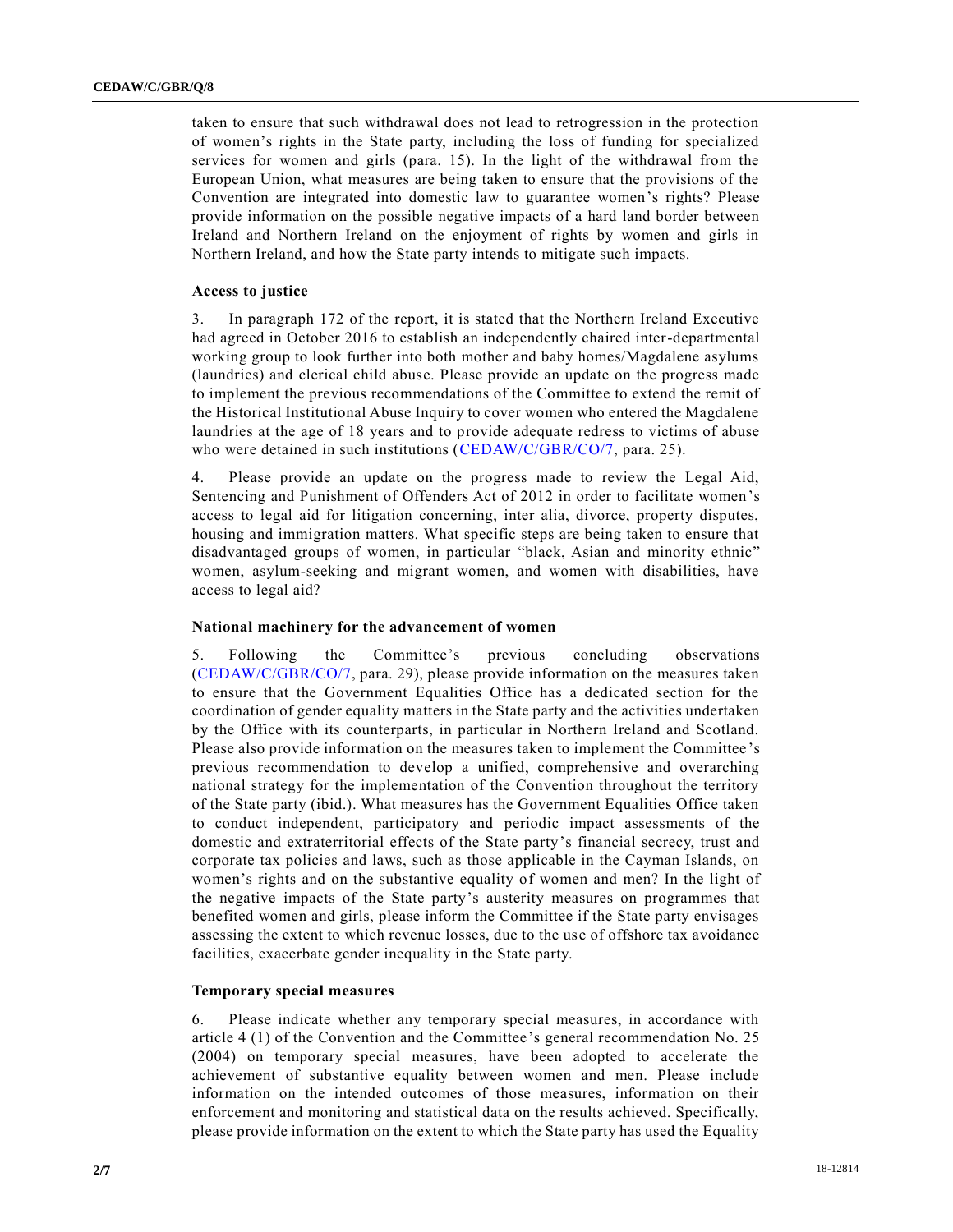Act of 2010 to increase the representation of women in various fields, in particular in the judiciary and the police.

# **Discriminatory gender stereotypes and harmful practices**

7. The State party report indicates that following the issuance of a report by the advertising regulator (the Advertising Standards Authority), which examined the harmful effects of stereotypes in advertising, the Government is considering options on how it can work with the sector to ensure that adverts depict both women and men in a positive manner (para. 39). Please provide an update on the progress made to collaborate with the Advertising Standards Authority in order to address stereotypical imaging and the objectification of women in the media and in advertising, in particular in tabloids. What specific steps have been taken to implement the recommendations of the Leveson Inquiry, including those that seek to give powers to a regulator to intervene in matters of discriminatory reporting (para. 40)? What concrete steps are being taken to combat stereotypes in counter-terrorism and counterextremism measures, which lead to prejudice against and the stigmatization of Muslim women and girls in the State party?

8. The report indicates that in 2015 the State party introduced a number of provisions to strengthen the Female Genital Mutilation Act in order to help break down barriers to prosecution (para. 183). Please provide information on the extent to which these changes to the law have facilitated the prosecution of female genital mutilation cases in the State party. What progress has been made following the introduction of a mandatory reporting duty, which requires regulated health-care and social-care professionals, as well as teachers, to report to the police all "known" cases of female genital mutilation in girls under the age of 18 years? Please provide information on the progress made to provide medical and psychosocial support to women and girls who are victims of female genital mutilation. Please provide data on the number of surgical and other procedures that have been undertaken on intersex children under the age of 18 years in the State party.

## **Gender-based violence against women**

9. The report indicates that the State party has introduced new laws and tools to protect women and girls who are victims of violence, including the criminalization of forced marriage and the national roll-out of domestic violence protection orders, as well as the domestic violence disclosure scheme (para. 180). Following the introduction of these new laws and tools, please provide information on the number of cases involving gender-based violence against women, including domestic violence, that have been reported, investigated and prosecuted and the nature of the sanctions imposed on perpetrators. Please also provide data on the number of protection orders issued and the level of compliance by alleged perpetrators of gender-based violence against women, including domestic violence. Please provide an update on the State party's efforts to: (a) introduce a new civil protection order for stalking to support victims of stalking; (b) adopt a new domestic abuse bill, which will seek to consolidate civil and criminal prevention and protection orders in order to create a clearer pathway of protection for victims (para. 182); and (c) adopt the Domestic Abuse (Scotland) Bill (para. 188). What measures are being taken to protect lesbian, bisexual and transgender women and girls from abuse and violence?

10. What efforts are being made to: (a) encourage women and girls to report incidents of violence against them, including domestic violence, by addressing negative attitudes by the police towards women and girls who are victims of domestic violence; (b) combat violence against "black, Asian and minority ethnic" women and girls, including domestic violence, in particular so-called "honour killings" among certain migrant communities; (c) ensure that women and girls who are victims of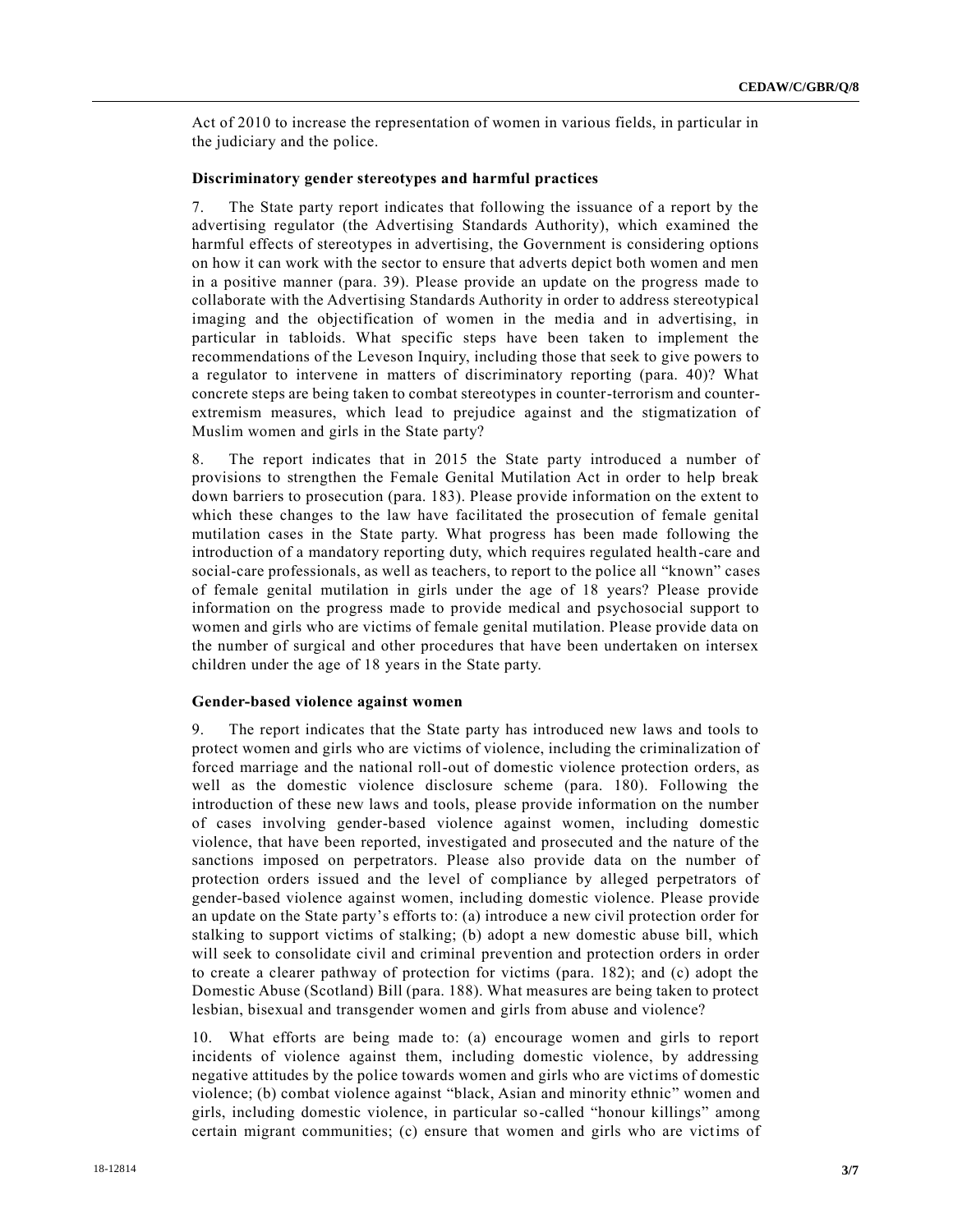gender-based violence, including domestic violence, in particular migrant and asylum-seeking women, have access to shelters that provide support services to victims; and (d) revise legislation to prohibit corporal punishment of children in homes to remove the defence of "reasonable chastisement" (para. 179). Please provide data on the number of women and girls who have benefited from the destitution domestic violence concession, which seeks to address concerns regarding the "no recourse to public funds" policy for victims of domestic violence (para. 87). Please state whether the State party envisages extending the destitution domestic violence concession to cover women with insecure immigration status, including asylum seekers (ibid.). Please provide information on measures being taken to protect asylum-seeking women with no recourse to public funds who are vulnerable to sexual exploitation, for example, in Wales, where there has been a rise in landlords advertising for sexual favours in exchange for accommodation (so-called "sex for rent").

# **Trafficking and exploitation of prostitution**

11. In its previous concluding observations, the Committee expressed concern at weaknesses of the national referral mechanism in identifying victims of trafficking and the lack of adequate support provided to them [\(CEDAW/C/GBR/CO/7,](https://undocs.org/CEDAW/C/GBR/CO/7) para. 38). In the light of the new legislative measures taken by the State party to combat human trafficking and slavery (paras. 54–57), please provide information on the measures being taken to identify and address weaknesses in the national referral mechanism, and to ensure that victims of trafficking are properly identified and adequately supported and protected.

12. It is indicated in the report that, following the issuance of the interim report on prostitution of the Home Affairs Select Committee, the State party recognizes the need to gather robust evidence on the nature and prevalence of prostitution in England and Wales in order to properly assess the extent of the exploitation of prostitution (para. 58). Please provide information on the progress made to undertake this research and existing measures to support women who wish to exit prostitution and to reduce demand. Are plans envisaged to conduct similar research in Scotland and Northern Ireland? Please provide an update on the steps being taken to revise legislation in Northern Ireland in order to shift the burden of proof from the prosecution to the purchaser of sexual services once the prosecution proves that the child was over 13 years of age and under 18 years of age, and that the accused purchased sexual services from the child [\(CEDAW/C/GBR/CO/7,](https://undocs.org/CEDAW/C/GBR/CO/7) para. 41).

#### **Participation in political and public life**

13. It is indicated in the report that the #AskHerToStand campaign seeks to improve the representation of women in parliament in order to attain the equal representation of women and men (para. 62). Please provide information on other concrete actions being taken in order to improve the representation of women in parliament and in local government, in particular in Scotland, Wales and Northern Ireland.

14. Please provide an update on: (a) efforts to improve the low representation of women in senior positions in the judiciary and the civil service, in particular as Permanent Secretaries, and in sporting bodies (paras. 67 and 70); (b) the progress made to improve the representation of "black, Asian and minority ethnic" women [\(CEDAW/C/GBR/CO/7,](https://undocs.org/CEDAW/C/GBR/CO/7) para. 43); (c) efforts to evaluate the Access to Elected Office Fund, which seeks to help women with disabilities to overcome barriers that they face when vying for elected positions (para. 65); and (d) the progress made to develop an audit of inequalities and an action plan for the Department for Infrastructure in Northern Ireland, in the light of the finding that women were underrepresented on the boards of bodies linked to the former Department for Regional Development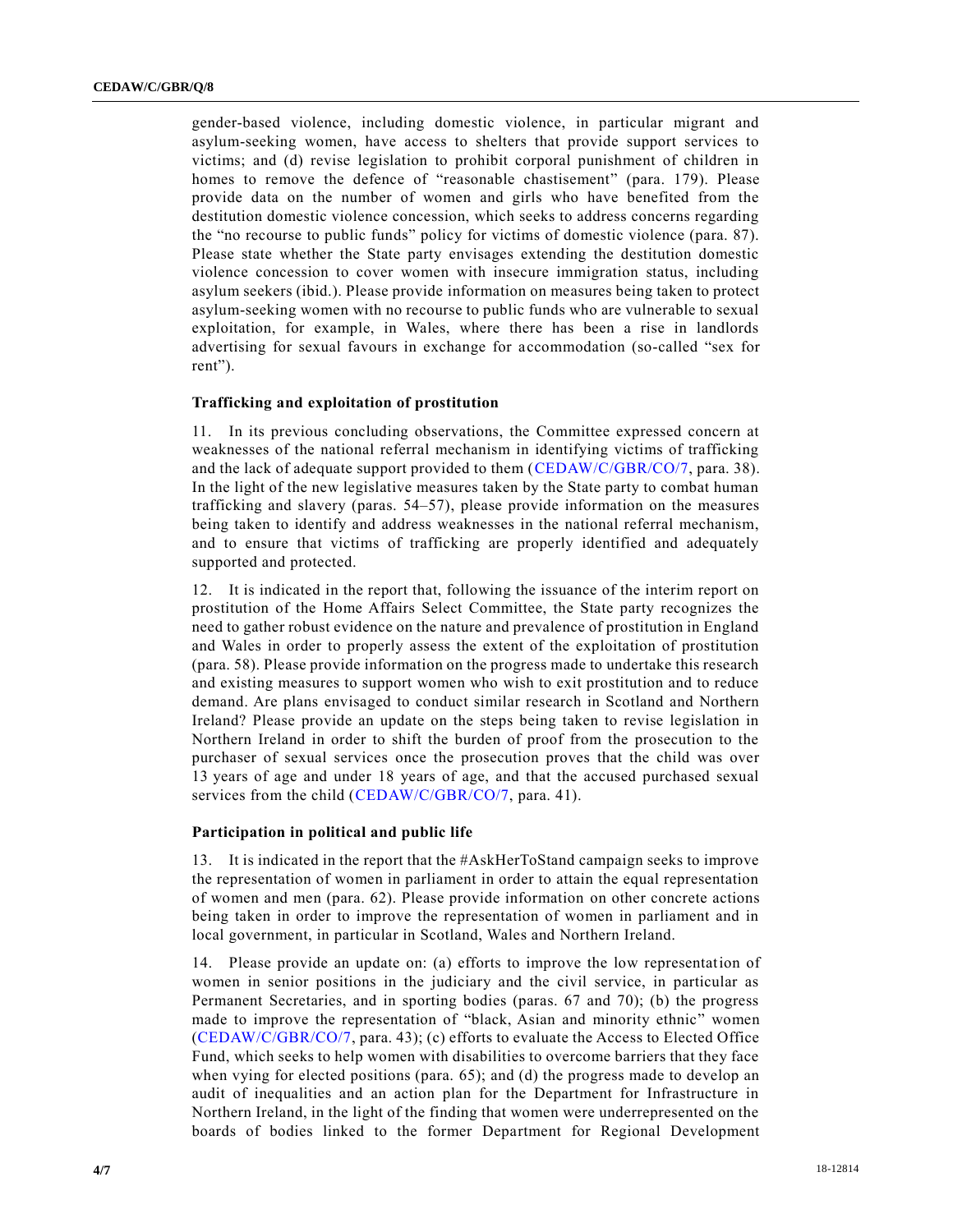(para. 68). Please provide information on the status of the Gender Representation on Public Boards (Scotland) Bill of 2017 (para. 79).

#### **Women and peace and security**

15. In the light of general recommendation No. 30 (2013) on women in conflict prevention, conflict and post-conflict situations, please provide information on the progress made in implementing Security Council resolution [1325 \(2000\),](https://undocs.org/S/RES/1325(2000)) including through the national action plan, which expired in 2017 (para. 74), and measures to adopt a new action plan. Please respond to reports that intimidation by paramilitary groups is a major barrier to women's effective participation in peacebuilding and other political processes in Northern Ireland. Please also state the measures that have been taken to ensure zero tolerance of sexual exploitation of women and girls by the State party's security personnel, including peacekeeping forces, the border police, immigration officials and humanitarian actors.

# **Education**

16. Please provide an update on the progress made by the Department for Education to develop a careers strategy, which will include proposals for the promotion of gender equality, especially in relation to science, technology, engineering and mathematics (para. 88). Please provide an update on the progress made to address gender disparities in the construction and engineering sectors through the implementation of the Apprenticeship Diversity Champions Network (para. 89). Please also provide information on the progress made and other measures taken to strengthen the position of women in leadership roles in academic institutions. Please also provide data on the number of women in senior management positions of academic institutions and the number of women holding professorial positions in the State party [\(CEDAW/C/GBR/CO/7,](https://undocs.org/CEDAW/C/GBR/CO/7) para. 45). What measures are being taken to address gender-based harassment and bullying in education facilities, in particular of transgender women and girls?

17. The report indicates that, in Northern Ireland, the Department of Education commissioned the Council for the Curriculum, Examinations and Assessment to review and update the guidance on relationships and sex education for schools. Please provide an update on the progress made to ensure the delivery of mandatory age appropriate education on sexual and reproductive health and rights as recommended by the Committee in its inquiry under article 8 of the Optional Protocol to the Convention on the Elimination of All Forms of Discrimination against Women  $(CEDAW/C/OP.8/GBR/1,$  para. 86 (d)), in particular in schools run by churches.

#### **Employment**

18. Please provide information on the progress made to narrow the gender pay gap in the State party, which stands at 18.4 per cent (para. 102). The report indicates that the gender pay gap for full-time employees has decreased from 9.4 per cent to 9.1 per cent, which is the lowest since the survey began in 1997 (ibid.). Please provide sex disaggregated data regarding the gender pay gap for part-time employees and measures to address occupational segregation. What measures are being taken to adopt a gender pay gap strategy for Northern Ireland and to adopt regulations under the Employment Act (Northern Ireland) 2016 for reporting on the gender pay gap? What measures are being taken to combat sex-based discrimination and sexual harassment in employment? Please provide information on the number of women and men who have benefited from shared parental leave following the entry into force of the Shared Parental Leave Regulations in 2014 (para. 117). Please also provide information on the measures taken to raise awareness on the importance of responsible fatherhood and of men's participation in child-rearing and sharing of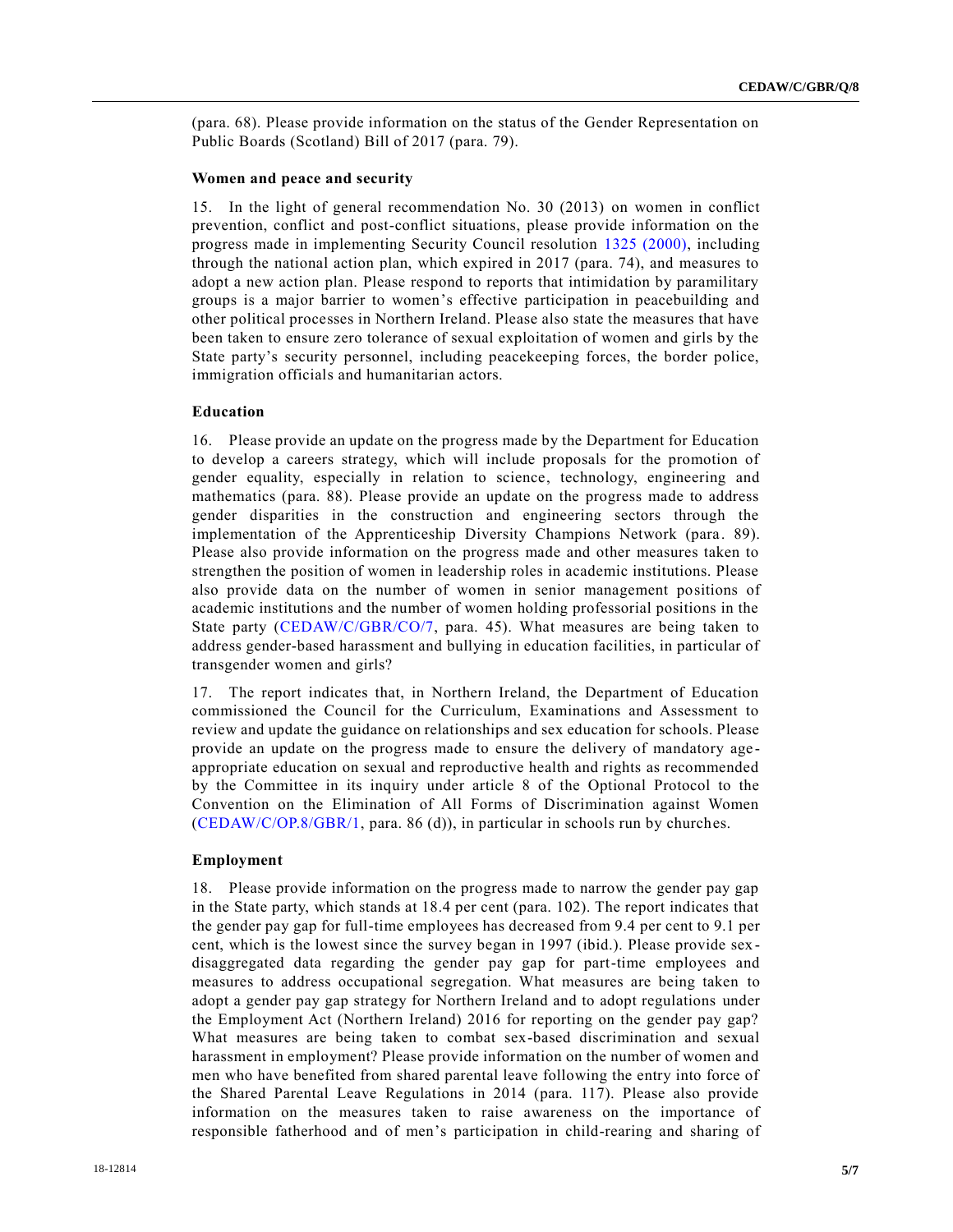family responsibilities, as well as to raise the awareness of employers and employees with respect to flexible work arrangements. Please provide information on measures to ensure the availability of affordable childcare facilities, in particular in Scotland and Northern Ireland, where the costs are reportedly exorbitant.

# **Health**

19. Following the recommendations of the Committee in its inquiry [\(CEDAW/C/OP.8/GBR/1,](https://undocs.org/CEDAW/C/OP.8/GBR/1) paras. 85 and 86) focusing on Northern Ireland and the judgment of the Supreme Court of the United Kingdom delivered on 7 June 2018, please provide an update on the progress made to: (a) repeal sections 58 and 59 of the Offences against the Person Act of 1861 so that no criminal charges can be brought against women and girls who undergo abortion or against qualified health-care professionals and all others who provide and assist in the abortion; (b) adopt legislation to provide for expanded grounds to legalize abortion at least in the following cases: (i) threat to the pregnant woman's physical or mental health, without conditionality of "long-term or permanent" effects; (ii) rape and incest; and (iii) severe fetal impairment, including fatal fetal abnormality; (c) introduce, as an interim measure, a moratorium on the application of criminal laws concerning abortion and cease all related arrests, investigations and criminal prosecutions, including of women seeking post-abortion care and health-care professionals; and (d) adopt evidence-based protocols for health-care professionals on providing legal abortions, in particular on the grounds of physical and mental health; and ensure continuous training on the protocols.

# **Rural women**

20. Please provide information on the existence of a strategy to address rural development, including on whether it incorporates a gender perspective and includes targeted support for rural women to increase their access to health, education, employment, transport, economic development initiatives and ownership of land and to promote their participation in decision-making. Please also provide information on measures taken to review and adjust levels of social benefits to ensure an adequate standard of living for women in rural areas. Please provide information on the measures being taken to mitigate and address the health and environmental impacts of toxic substances on women and girls, in particular rural women, due to planned fracking activities. Please also provide information on concrete steps taken to ensure that affected women and girls will participate in any decision-making related to the management of such health risks.

#### **Disadvantaged groups of women**

21. Please provide updated information on the human rights situation of older women, including widows, migrant women, "black, Asian and minority ethnic" women, Traveller women and women with disabilities, in respect to education, employment and access to health services, as well as to their protection from sexual violence and abuse. Please provide information on the extent to which the expanded Shared Ownership and Affordable Homes Programme 2016–2021 has benefited Gypsy and Traveller women and girls (para. 158). What concrete steps are being taken to end the detention and destitution of refugee and asylum-seeking women and girls, in particular pregnant women and mothers with children? Please also provide information on the measures being taken to assess the impacts of the Universal Credit and to adopt a split payment system to protect women who are victims of intimate partner domestic violence. Please state the measures being taken to address the negative impact on women of the legislative changes to the Pensions Act of 1995,